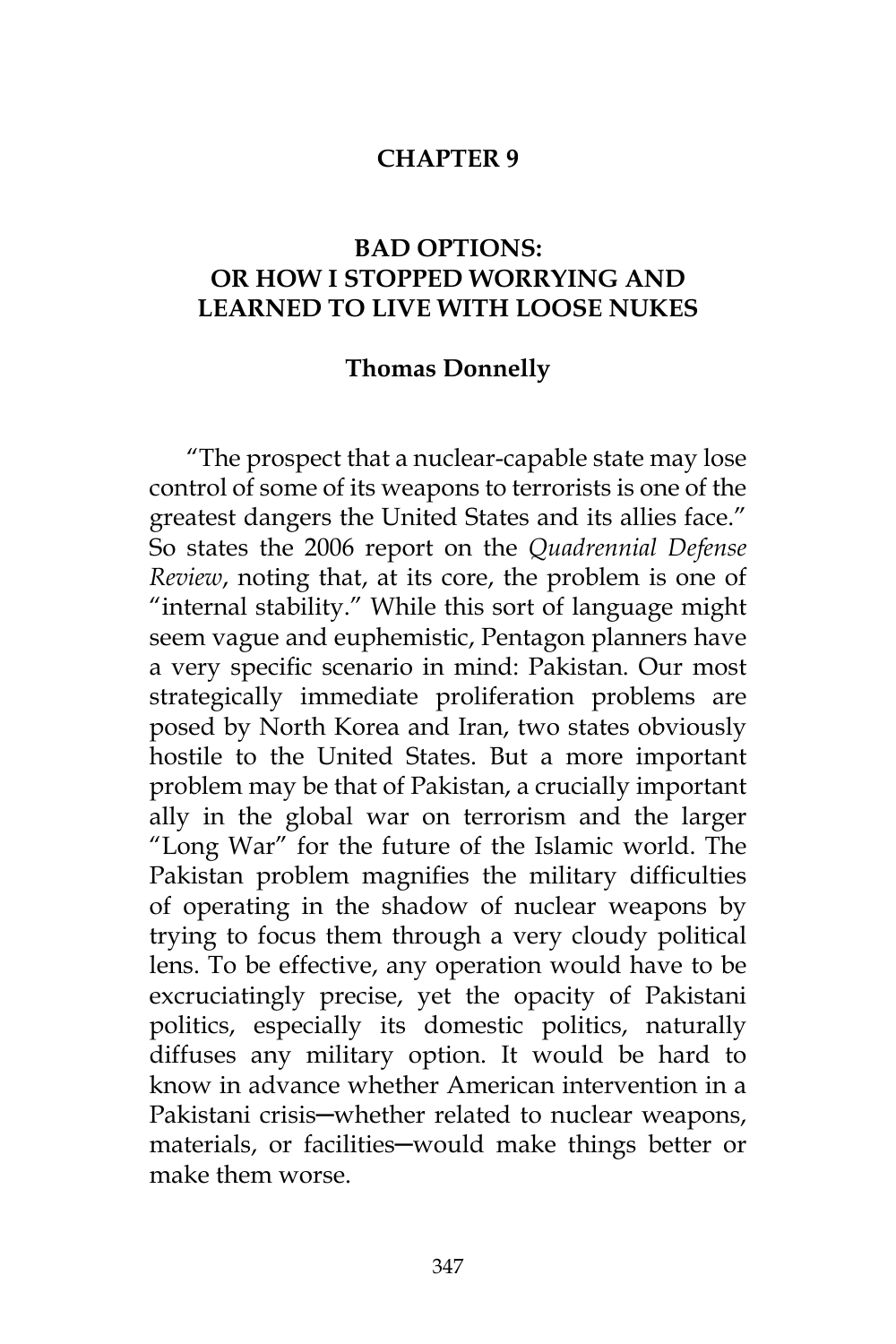An unstable nuclear state poses a novel conundrum for American strategists. We thought we knew how to deter the massive nuclear force of the Soviet Union through 5 decades of superpower Cold War─although the unanticipated collapse of the Soviet empire and the resulting nuclear chaos suggests that the principles of deterrence might have rested on a more liquid foundation than we understood at the time. But the Soviets appeared to be the model of implacable, unchangeable stability, and to them, we appeared to be "rational actors," predictable and open to carrot-andstick diplomacy, even if their assessment of carrots and sticks might have been very different than ours.

Despite a high degree of rhetorical hand-wringing by both the Clinton and Bush administrations and also by other nations, a barely-diminished belief in the efficacy of deterrence remains at the core of the proliferation and broader strategy for Iran and North Korea. The U.S. and international approach in both cases can be regarded as a recycling of Cold War containment, if only because no one can think of a better option. Even though the leaders in Pyongyang and Tehran seem to be the embodiment of irrational, even megalomaniacal, autocrats, we act as though we can do business with them if we are properly cautious. We pretend not to notice the odd behavior of Kim Jong Il, whose eccentricity was encapsulated by *The Economist* magazine's cover portrait with the caption, "Greetings, Earthlings," or even Iranian President Mahmoud Ahmadinejad, whose apocalyptic pronouncements are too frequent to keep up with-the daily declarations to incinerate Israel or bring death to the Great Satan America have simply become part of the background chatter. We take their hostility for granted but retain our belief in their rationality as international actors.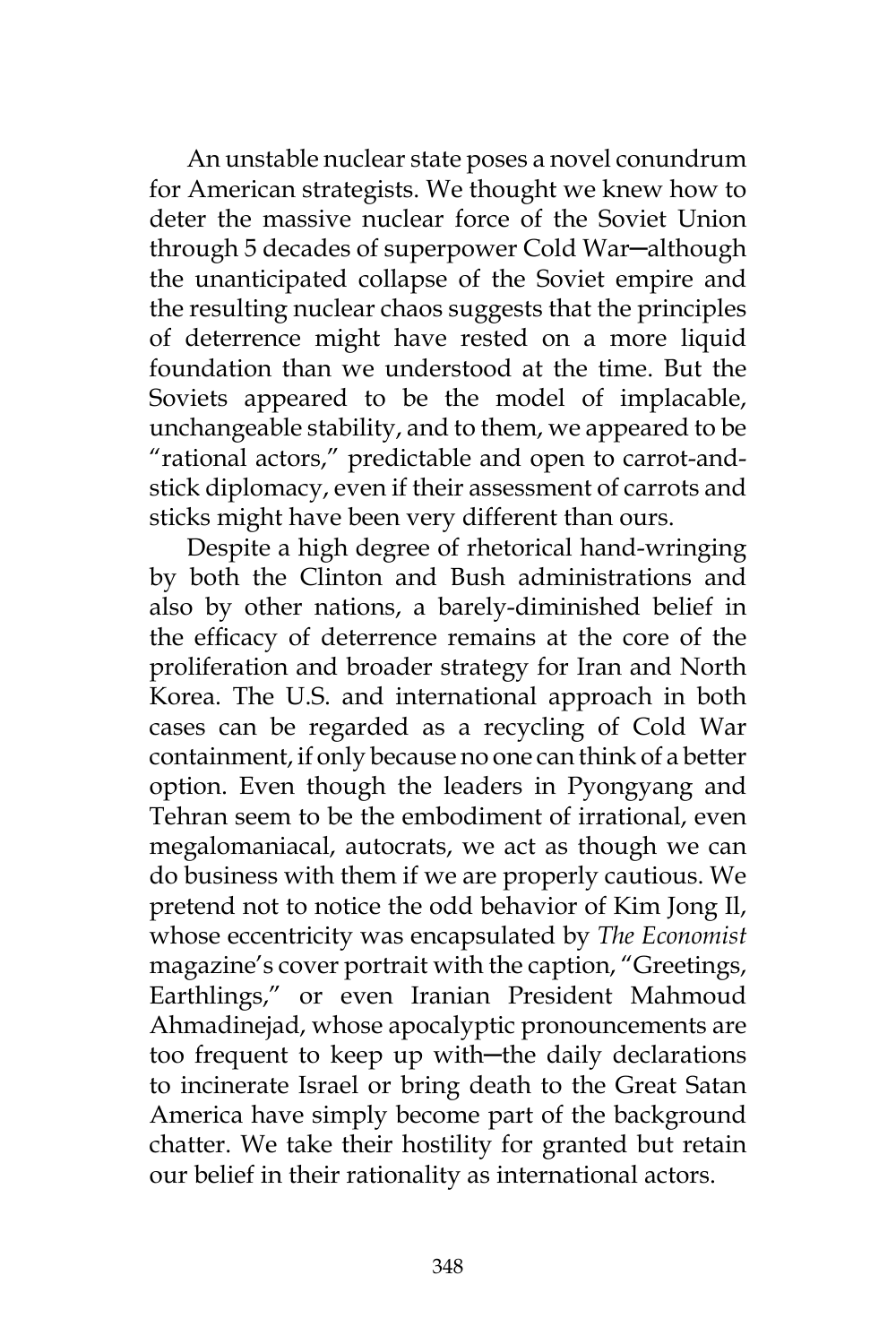Only in the cases of Pakistan-to repeat, an important, if uncertain ally─and the remnants of the former Soviet Union, do the prospects of dealing with nuclear instability and unpredictability appear to have pierced the adamantine brows of American strategists. In the case of Russia, the primary approach has been a kind of renewed arms control reflected in the 1991 Nunn-Lugar Nuclear Threat Reduction Act. And only, really, in the post-September 11, 2001 (9/11) world have the dangers of "loose nukes" suggested by Pakistan's backing of the Taliban in Afghanistan, its nuclear brinksmanship with India, and the used-carsalesman proliferation practices of A. Q. Khan, begun to take root in the imagination. Indeed, we are coming very late to thinking about a military option for this very perplexing problem.

# **Inherently Unstable?**

On the other hand, Pakistan has always been a somewhat unstable state; one might even argue it was built upon not just a myth but a falsehood. Even before they created Pakistan, the Muslims of the subcontinent have been divided and confused about many basic questions defining the nation and the state.<sup>1</sup> The original conception, as Stephen Cohen of the Brookings Institution has explained, was for a Pakistan as an "extraordinary" state, "a homeland for Indian Muslims and an ideological and political leader of the Islamic world."2 At the same time, the ideology of the Pakistan movement was opaque and contradictory, with the contradictions seemingly captured in the figure of its leader, Muhammad Ali Jinnah, Karachi-born but trained as a lawyer in England and retaining a lifelong affinity for fine English tailoring. Though a partner of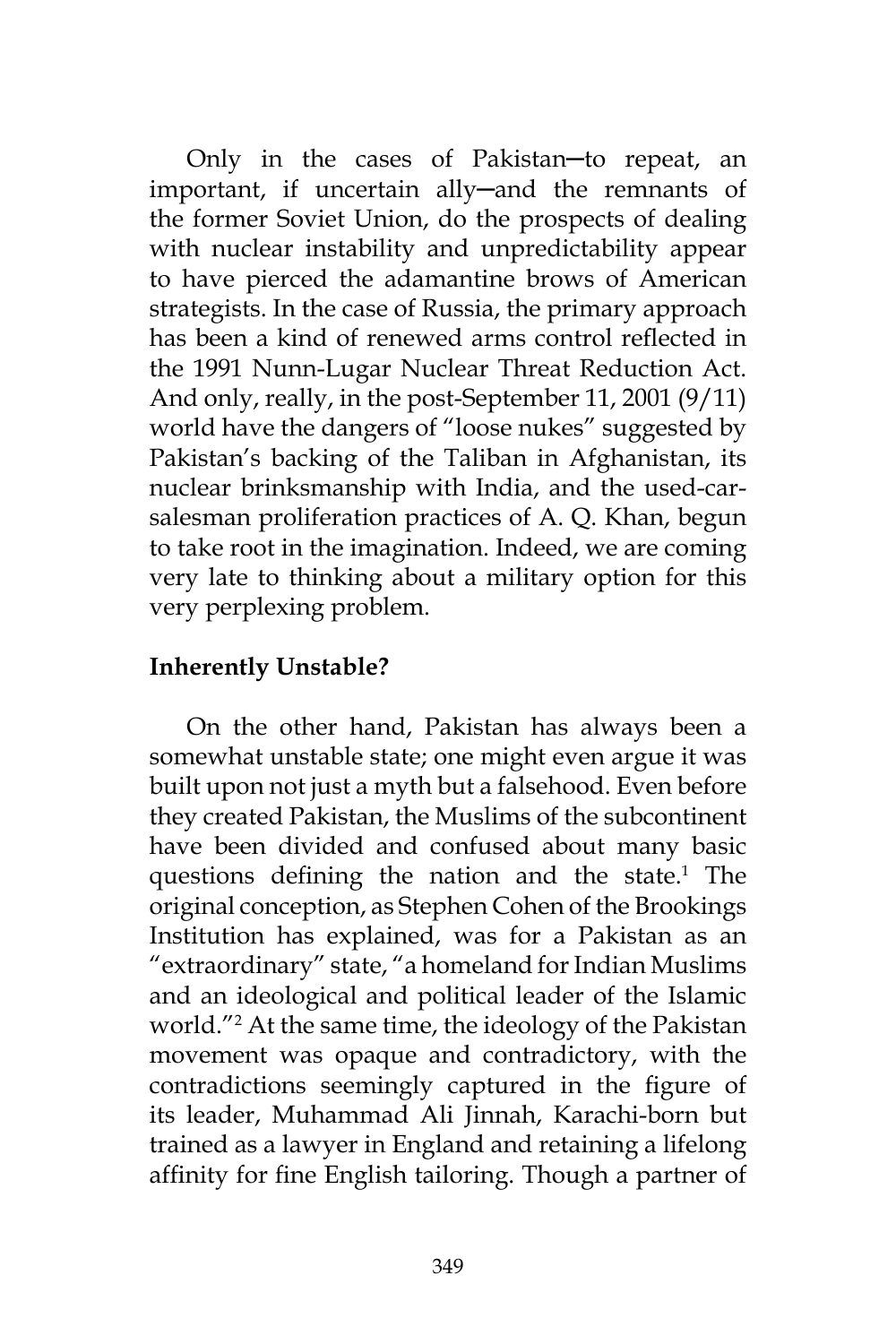Gandhi and Nehru in the Indian Congress, Jinnah was suspicious of their all-India approach, and as British imperial power on the subcontinent began to wane in the early 20th century, the compact between Indian Hindu and Muslim likewise weakened. Moreover, Kemal Ataturk's abolition of the Ottoman caliphate in 1922 threw the Muslim world into turmoil, with the particular effect of politics becoming ever more local; the pan-Islamic caliphate movement collapsed entirely. There was rising political uncertainty not only in the subcontinent but across the broad Islamic world.

Thus, at the 1928 session of the Indian Congress, Jinnah proposed not only guaranteed seats for Indian Muslims in national and provincial legislatures, but the creation of three "designated Islamic states"─Sind, Baluchistan, and the Northwest Frontier Province─within a future independent Indian federation. In other words, while the subcontinent was still struggling to separate itself from British rule, Jinnah was proposing an ethnic state-within-a-state that held within it the promise of further separation. To be sure, to Jinnah and others, the allegedly inclusive All-India Congress appeared more like a vehicle for Hindu political dominance. And the definition of who was a "Muslim" was mostly defined in distinction to Hinduism and elided traditional differences between regions and tribes. The deeply secular Jinnah declared in 1940 that the two communities "are not religious in the strict sense of the word, but are in fact different and distinct social orders. And it is a dream that the Hindus and Muslims can ever evolve a common nationality."3

Jinnah's dream also held an expansionist tendency. When Gandhi embarked upon his "Quit India" campaign at the nadir of Britain's fortunes in World War II, Jinnah seized the opportunity to double his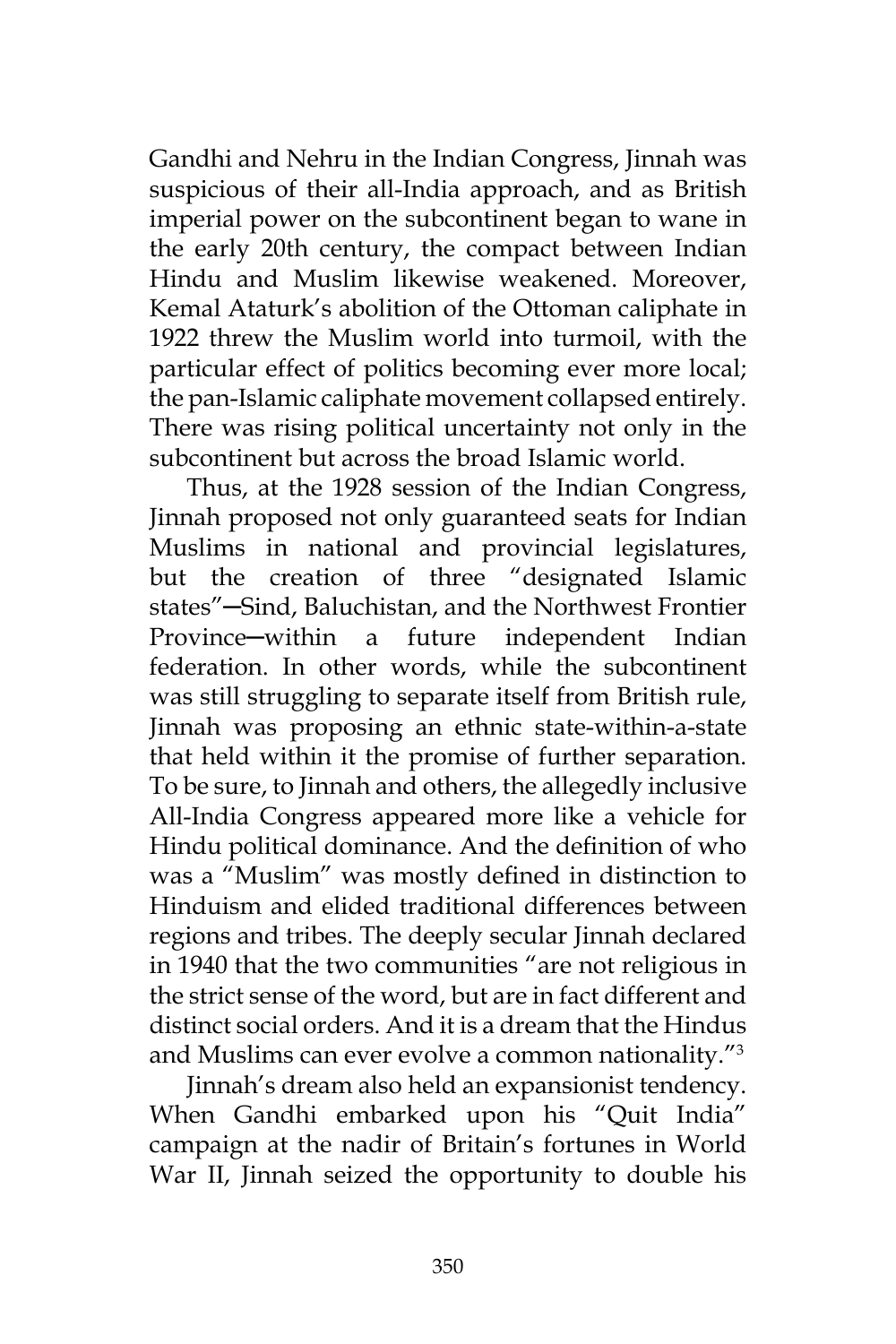territorial demands, adding Kashmir, the Punjab, and Bengal to his list of Muslim provinces. Though this would prove to be an inherently unstable strategic fantasy, Britain, in its haste to leave India after the war, allowed the growing fissures between Hindu and Muslim to fester. In the final solution to the Raj, the Punjab and Bengal were split, inciting massive ethnic cleansing and resulting in the deaths of nearly 1 million people and, of course, leaving Kashmir a contested province. The fundamental instability of the new Pakistan was apparent from the start, and was confirmed-though hardly entirely resolved-by the 1971 secession of East Pakistan. That the nascent "Bangladesh" would rely on Hindu India to secure the separation, showed the weakness of Jinnah's and Pakistan's ideas of Muslim brotherhood. The bond of Islam was not strong enough to convince Bengalis that they should remain confederate with, and subordinate to, Punjabis.

"Pakistan is a paranoid state," writes Stephen Cohen, "that has enemies." Pakistani strategists and political elites fear they may become a "West Bangladesh─a state denuded of its military power, and politically as well as economically subordinated to a hegemonic India."4 Yet, somewhat perversely, the result is a strategic "adventurism," by which Cohen means Pakistan's ambitions in Kashmir and Afghanistan, but which should be applied equally to Pakistan's nuclear program, its relations with China, and its ambiguous stance vis-à-vis the Taliban, al-Qaeda, various "associated movements" internationally, and its homegrown radicals. Indeed, it is hard to escape the conclusion that Pakistan began as and remains a profoundly unsettled and unsettling political phenomenon, both internally and internationally.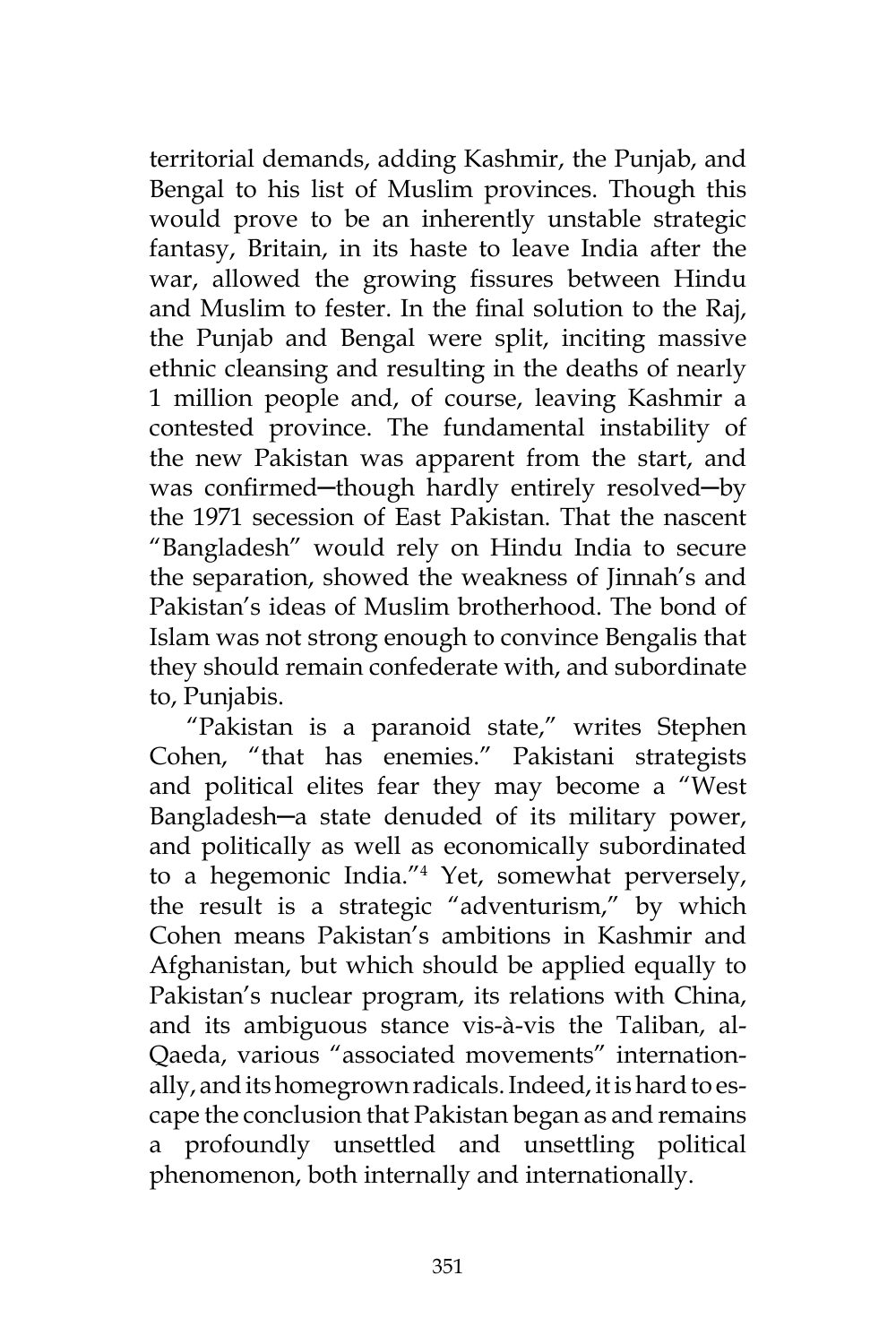Curiously for a self-conceived Islamic state, Pakistan has found it difficult to deal with a narrower but more immediately powerful vision of Islam─that advanced by al-Qaeda and the radicals. Islamist *madrassas* have provided education and other state services when and where the Pakistani government has not. The Pakistani army, by far the strongest institution of the state, has long had cozy relations with Islamist groups, particularly in the eternally troublesome North-West Frontier Province. The traditional wisdom is that the army holds the upper hand. Cohen expresses this perfectly. "The political dominance and institutional integrity of the Pakistani [army] remain the chief reasons for the marginality of radical Islamic groups," he concluded even in 2003. "Although the army has a long history of using radical and violent Islamists for political purposes, it has little interest in supporting their larger agenda of turning Pakistan into a more comprehensively Islamic state."5

But who is using whom is difficult to tell from a distance. At a minimum, there seems to be a strong correlation of interests between Islamic radicalism and Pakistan's otherwise "national" interests, or the interests of Pakistan's Pashtuns. Indeed, the history of Pakistan is─to oversimplify for the sake of clarity─a history of the pact between Punjabis and Pashtuns, a partnership reflected particularly through the Paksitani army and officer corps. While this has itself been an unstable relationship, it has helped keep a lid on the even more fissiparous tendencies of Sindhis and Baluchis. It has also made the Punjabis partners in the nationalistic yearnings of Pashtuns to reclaim "Pashtunistan"─a homeland cut in half by the 1893 Durand Line, the border that allegedly advanced British colonial interests but, like a good number of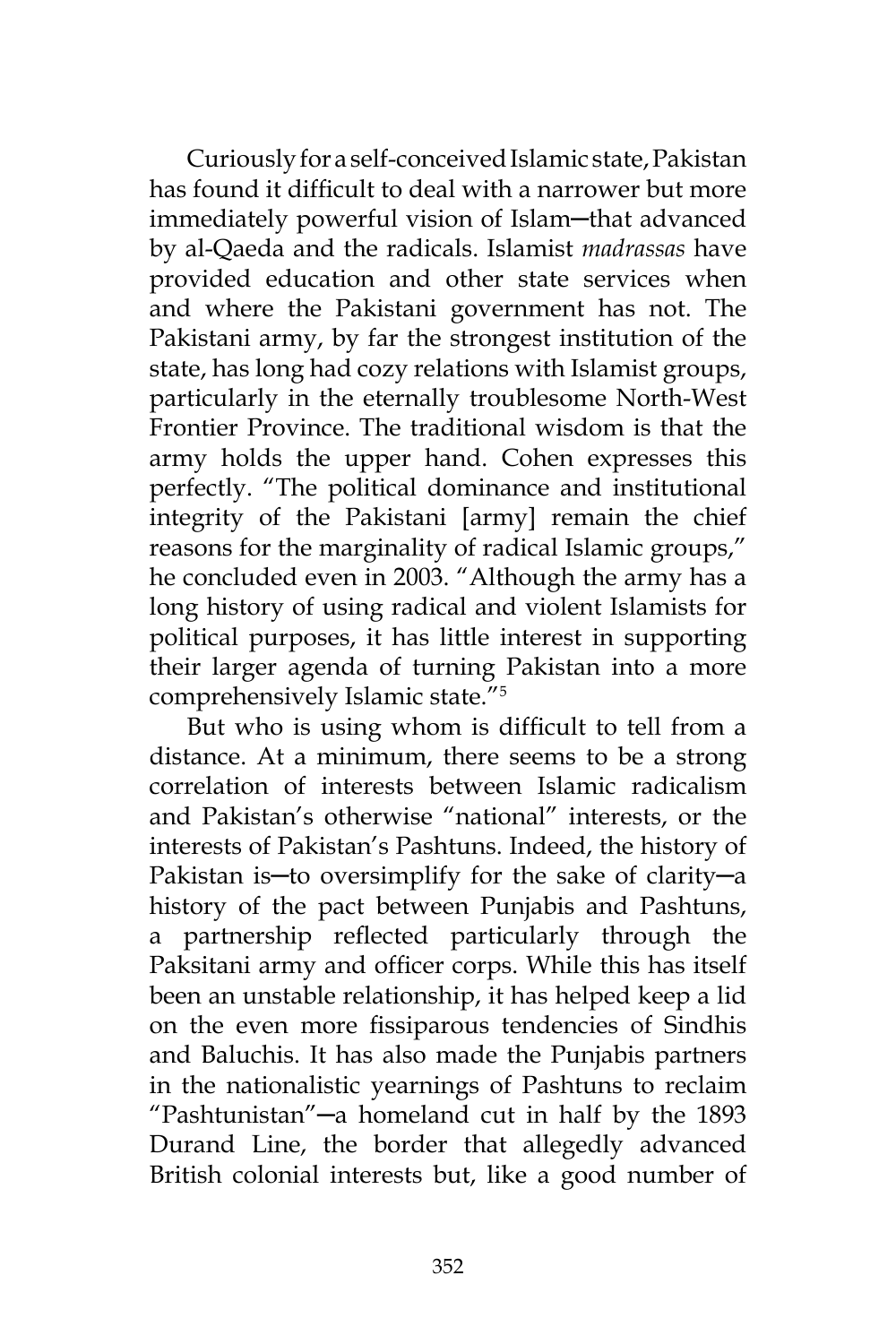the borders throughout the Islamic world, left constant conflict in its wake.

This has made for unending border wars, both in Kashmir─it was Pashtun tribesmen, supported by the Pakistani army, who sparked the fighting that began in October 1947, shortly after the British withdrawal, and continues to this day─and in Afghanistan. The persistence of terror and guerilla attacks in Kashmir, such as the recent series of bombings in Srinagar, is in part a product of "tolerance" in Islamabad, as is the continuing tension with Afghanistan. Speaking at a counterterrorism conference in Turkey in March, Afghan President Hamid Karzai─a Pashtun himself, it should be remembered─complained that extremist tendencies and terrorism in Afghanistan were not just an internal problem, but the result of "political agendas and the pursuit of narrow interests by governments." By this euphemism, Karzai meant Pakistan, as he made clear when talking about the Taliban, whose rise in the 1990s he described as a "hidden invasion propped up by outside interference and intended to tarnish the national identity and historical heritage" of Afghanistan.<sup>6</sup>

Yet it would be a mistake to blame all of Pakistan's internal and border problems on the Pashtuns; Punjabis have often been at odds with their Baluchi and Sindhi countrymen. Recent deployments of the Pakistani army to Karachi, ostensibly to dampen unrest in the wake of a suicide attack that killed three Sunni Muslim clerics but seen to be a move against the large Baluchi population there, have fueled Baluchi separatist feelings. Islamabad "has treated Baluchistan like a colony," complained Imran Khan, a member of the Pakistani parliament. Baluchi nationalist Humayun Baluch charges that Punajbis are being introduced as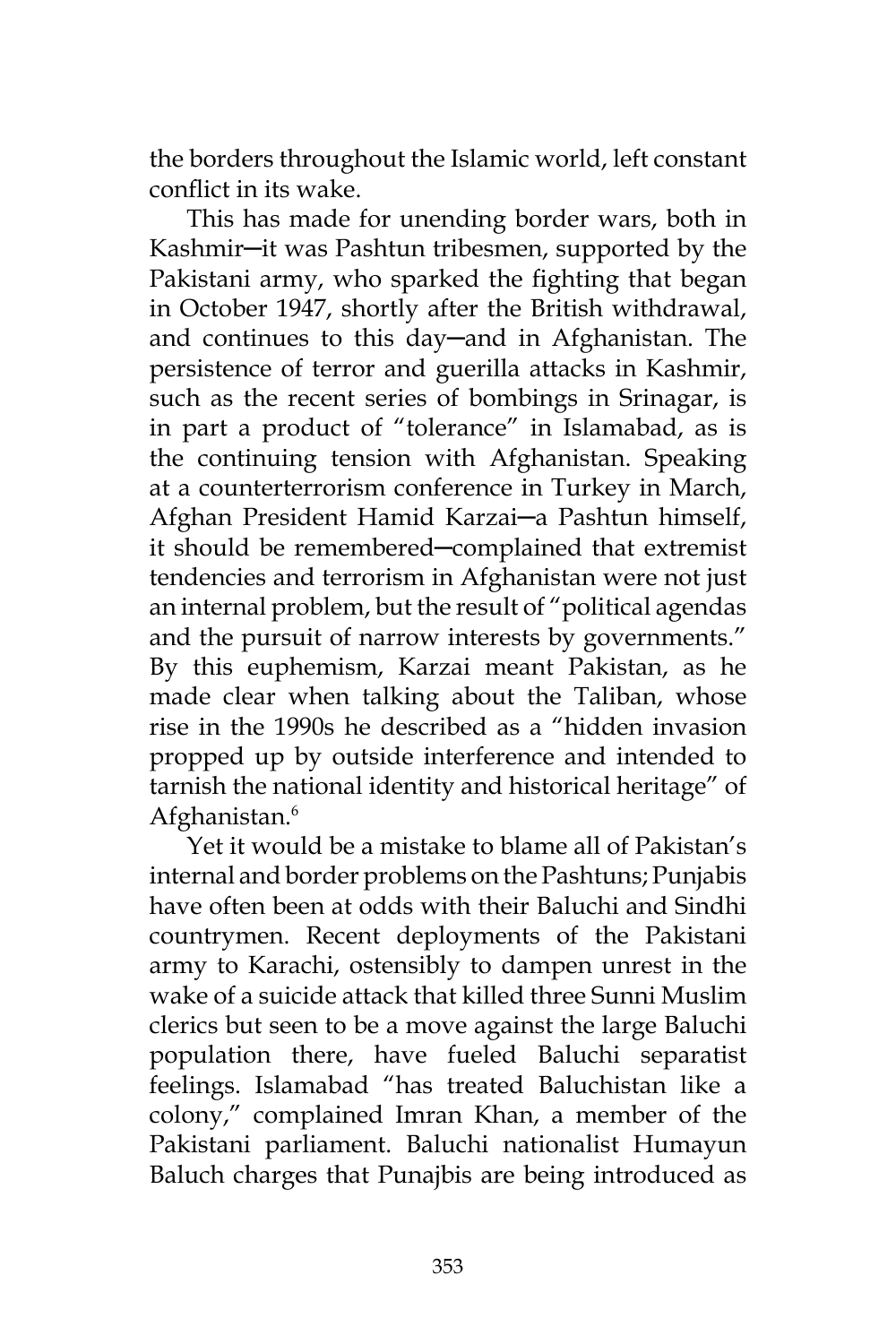settlers, traders, and miners. "[Our] provincial resources are being exploited and looted," he says. "People's rights are being compromised and everything is being done for the benefit of the Punjabis. Army troops, army weaponry, helicopters, jets, and F-16s are being used in Baluchistan. The population is being forced out and primarily living in Sindh [in Karachi]. Houses have been burned and looted."7

Also irritating to Baluchi national pride is the construction of the Gwadar port and the influx of Chinese engineers who oversee the project. On May 3, 2004, the "Baluchistan Liberation Army" killed three Chinese engineers working on the port project, an effort that employs several hundred Chinese nationals. Baluchi nationalists believe that Beijing is in league with Islamabad to develop and export the province's natural gas resources. Pakistan's leading natural gas company, Sui, is located in Baluchistan but provides products for the entire country.

Pakistan was born in instability and retains a political culture marked by deep insecurity and uncertainties that underlie the idea of the Pakistani nation and the formation and history of the state of Pakistan. These distortions are exacerbated by the army's dominance of the state; civil society has been unable to soothe either Pakistan's real fears or the fears that are the unsurprising result of "adventurism." Even those accustomed to Pakistan's "normal" instability, like Stephen Cohen, cannot be sure that the army will continue to balance these many competing demands in the face of rising Islamic populism or Baluchi separatism; he is not confident much beyond the immediate future. The more Pakistan acts as though it were cornered, the more cornered it becomes. The more tightly the army grips the reins of power, the more likely the bridle may break.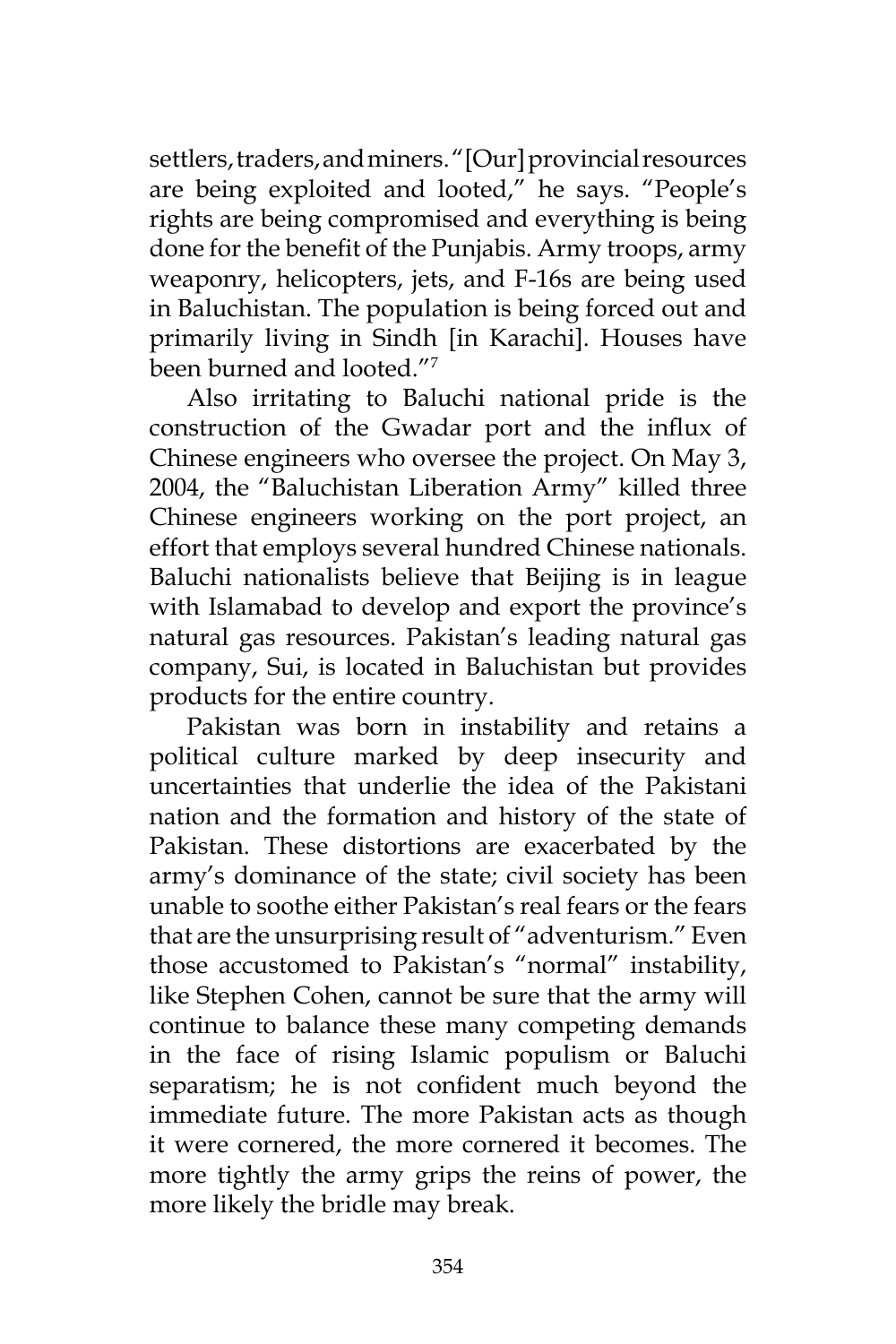#### **A Nuclear Nightmare.**

The marriage of seemingly incorrigible instability and nuclear weapons is a profoundly frightening prospect, as the *Quadrennial Defense Review* noted:

Several other [weapons of mass destruction (WMD)] armed states [beyond Iran], although not necessarily hostile to the United States, could face the possibility of internal instability and loss of control over their weapons. The lack of effective governance in many parts of the world contributes to the WMD dangers, providing opportunities for terrorist organizations to acquire or harbor WMD. The prospect that a nuclear-capable state may lose control of some of its weapons to terrorists is one of the greatest dangers the United States and its allies face.8

The report goes on to observe that collecting reliable intelligence on such programs and activities is a challenge. Research efforts are easy to conceal and difficult to detect and track; the study forecasts "further intelligence gaps and surprises." Despite such difficulties, the United States must be prepared to "act in cases where a state that possesses WMD loses control of its weapons, especially nuclear devices."9 If this is an injunction to act should Islamabad lose control of its nuclear weapons─or its nuclear materials or nuclear expertise─it is asking an awful lot, not just in a military operational sense, but in a strategic and geopolitical sense.

Consider, to begin with, the extent of Pakistan's nuclear program. The effort was begun in 1972 shortly after the secession of Bangladesh, under the direction of Pakistan's then-Minister for Fuel, Power, and Natural Resources, Zulfiqar Ali Bhutto─a man who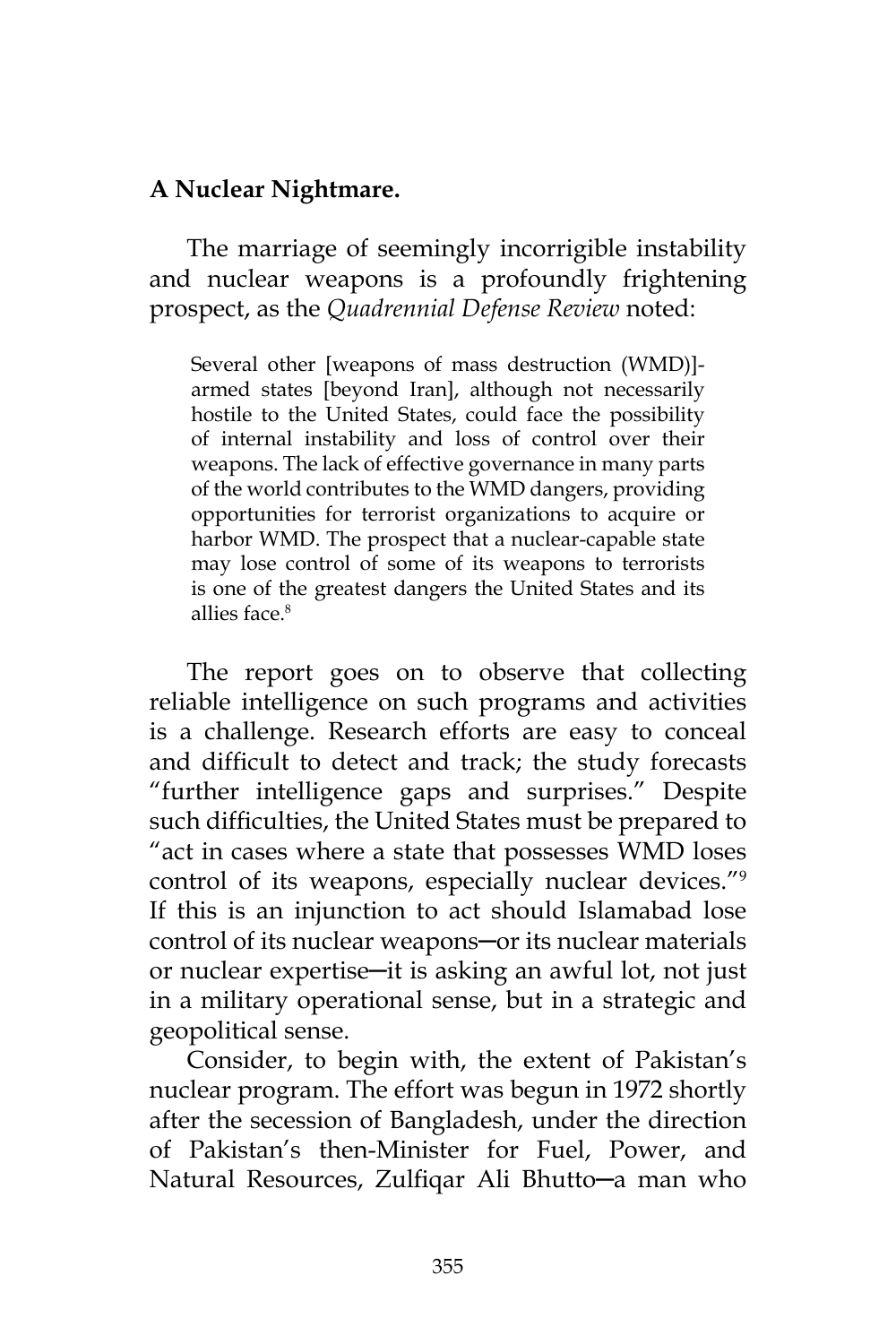was later prime minister, ousted in a military coup by General Muhammad Zia ul-Haq, and executed as a murderer. Pakistan was hit with an embargo of Western nuclear imports after India's 1974 nuclear test, but the program took a huge step forward in 1975 with the arrival of Dr. Abdul Qadeer Khan, a Germantrained metallurgist who had worked at the URENCO uranium enrichment plant in Holland and had great experience with gas centrifuges. He also, it seems clear in retrospect, had great experience in espionage, for not only did he supervise the construction of the Kahuta weapons facility-formally, the Khan Research Laboratories—which produces highly enriched uranium and also ballistic missiles, he also enhanced Pakistan's standing in the clandestine networks of proliferation.

Kahuta is a massive complex east of Islamabad, with dozens of buildings and reportedly housing 3,000 centrifuges. It is said to produce enough material to make three to six warheads per year. While estimates vary, Pakistan's total inventory of highly enriched uranium is something on the order of 1,000 kilograms, enough material for approximately 60 fission devices. In addition, in the 1990s Pakistan began construction of a research reactor at Khushab, near the city of Faisalabad in the Punjab, capable of producing plutonium and perhaps tritium─ingredients key to making smaller-sized nuclear devices. Overall, the Carnegie Endowment for International Peace has estimated that Pakistan's nuclear weapons, nuclear testing, civilian nuclear, and related facilities extend to nearly two dozen sites, clustered in the Punjab and centered on Islamabad, but also as far away as Karachi, where the Canadian-supplied KANUPP reactor provides power to the city.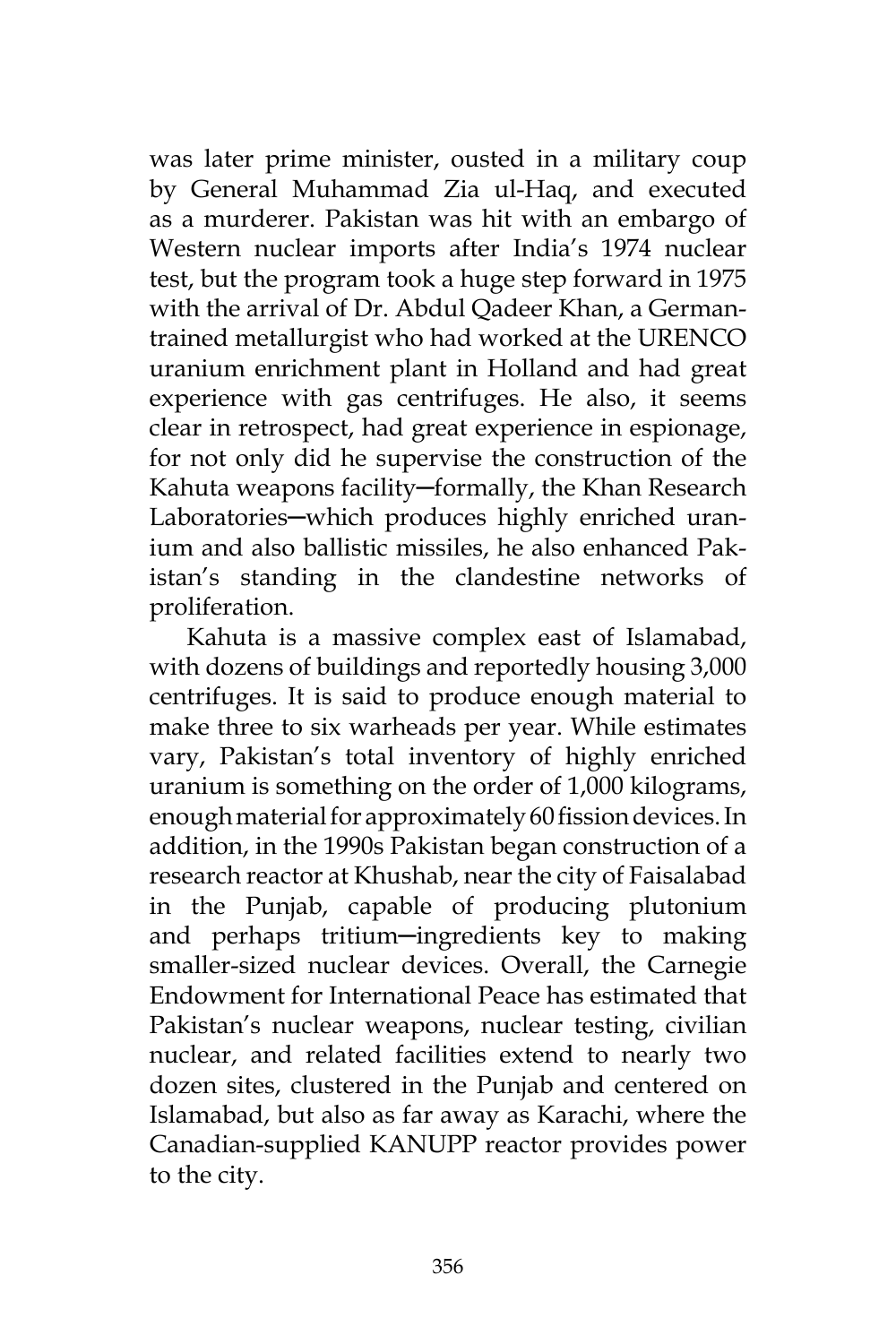All in all, Pakistan maintains a relatively small amount of nuclear material, which it guards closely; under U.S. pressure, formal command and control mechanisms have been improved. The Pakistani army has gained firm control over the nuclear program, which it did not always maintain previously. At the same time, the possibilities of an "insider job," from those in the Pakistani nuclear establishment with radical Islamic sympathies or from a rogue army officer, can no longer be dismissed out of hand. For that, thank A. Q. Khan.

This is not the place to rehearse the entire story of Dr. Khan's proliferation activities. Experts differ as to how complicit the Pakistani military may have been in the creation and running of the networks that included North Korea, Libya, and Iran, but in many ways, the more disturbing interpretation would be that Khan operated without the army's knowledge. The civilian prime ministers of the era, Benazir Bhutto and Nawaz Sharif, were both extraordinarily weak, though in different ways. Khan's nuclear programs were nominally under civilian control, although in practice, Khan enjoyed a large degree of autonomy during times of military rule.

While Khan's clients and potential clients were states-possibly including the Taliban's Afghanistan<sup>10</sup>-the nature of his networks and motivations remains as opaque as, well, as opaque as Pakistan. Khan had an undeniable profit motive, but there was more: He was "also motivated by pan-Islamism and hostility to Western controls on nuclear technology."<sup>11</sup> These two traits-pan-Islamism and resentment of Western constraints on Pakistani strength-are part of what make Dr. Khan a figure of Pakistani pride.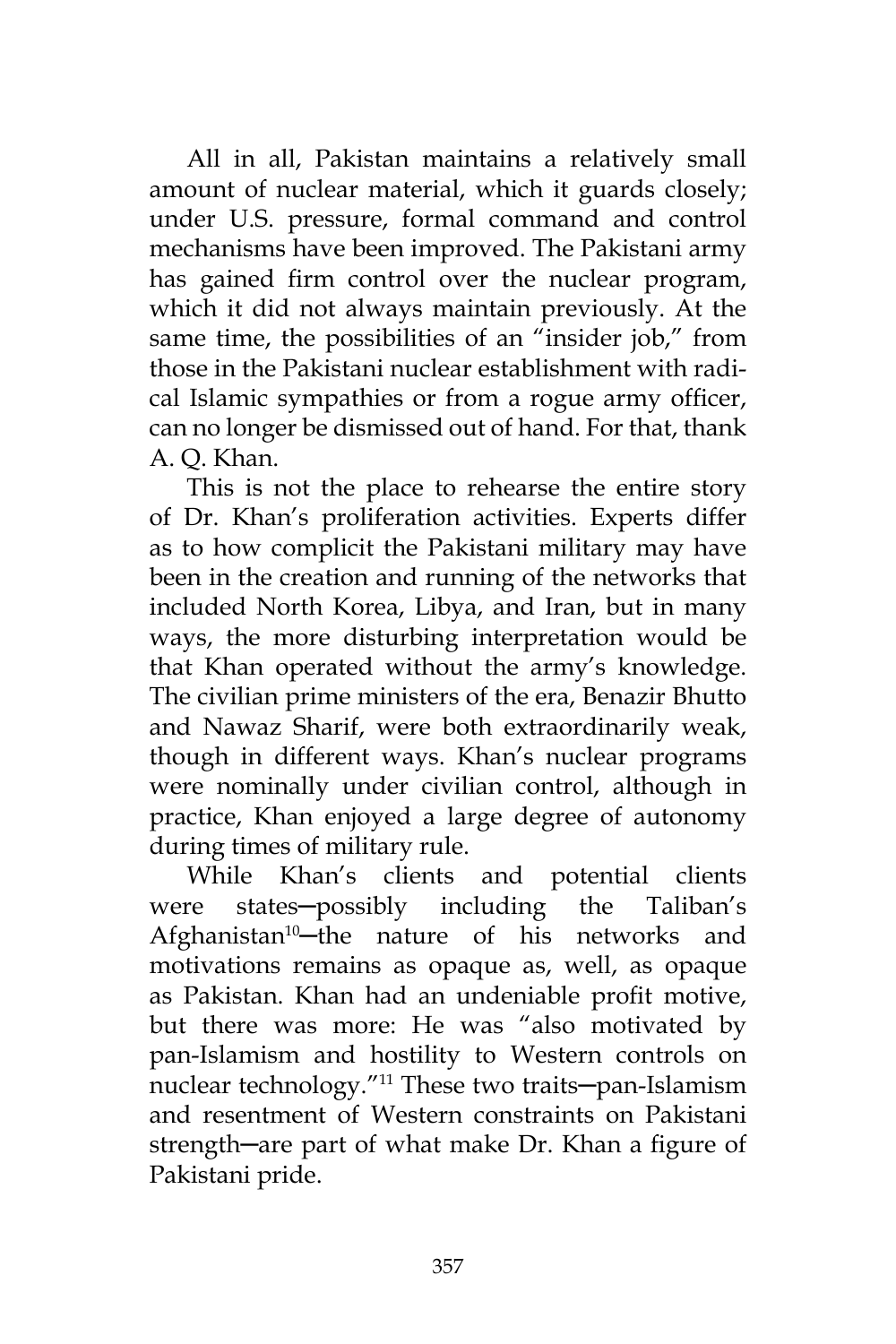The extent of the Pakistani nuclear infrastructure, and the resulting array of potential targets, calls for an arbitrary analyst. To examine the strategic, operational, and tactical issues embedded in the Pentagon's rhetoric about securing other nations' nuclear materials, one must simply manufacture a scenario and hope that it contains some illustrative value. Thus, I intend to discuss a situation in which the facility at Kahuta is penetrated and partially seized by a relatively small force of insurgents in concert with some radicalized elements of the Pakistani army and nuclear bureaucracy. I will further suppose that while the larger part of this force seizes and defends part of the installation, one or more smaller detachments may have made off with materials in order to produce a "dirty bomb"─a simpler device more in keeping with the immediate capabilities of al-Qaeda and its affiliates. Thus the military task for U.S. and allied Pakistani forces is to reclaim the facility, render it safe, and attempt to recover whatever has been pirated away. I do not intend to discuss much a "Phase IV" post-combat environment, but any serious planning would have to do so. The operation will be a watershed event in Pakistani politics, in the politics of the region, and for the United States; a tactical success could still create larger strategic problems.

To repeat: This is a very arbitrary scenario, at once as realistic as any other, and at the same time fantastical. Some Pentagon analyses—which seem to be driven more by operational and programmatic than strategic considerations─posit a larger breakdown of the Pakistani state. I cannot judge the relative plausibility of any particular scenario, but intervening in what would amount to a civil war in Pakistan is enough to set the strongest heart aflutter. And whatever set of circumstances one might imagine, many of the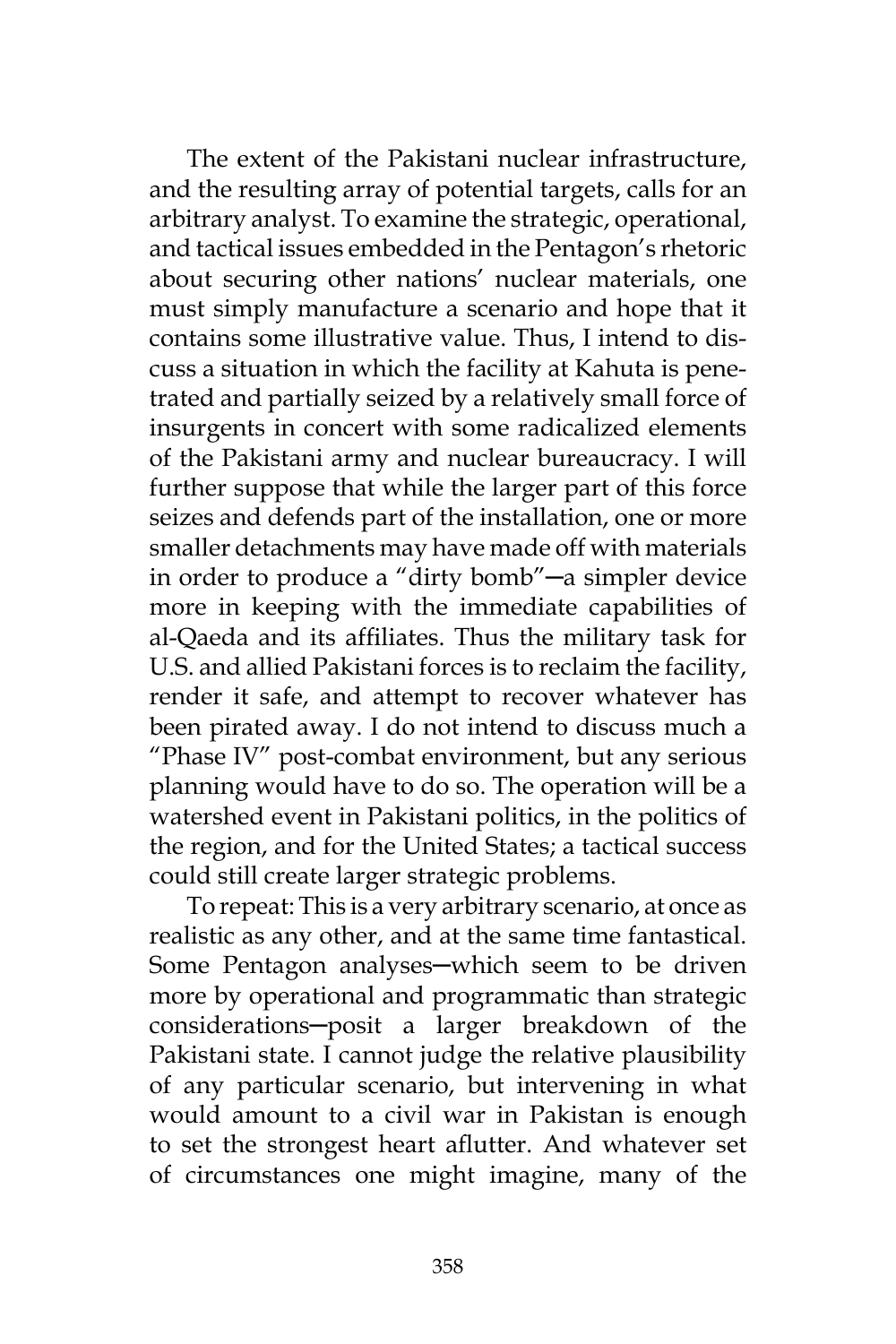strategic, operational, and tactical issues would remain constant from scenario to scenario.

## **Strategic Issues.**

While the periodic assassination attempts on Pakistani President General Pervez Musharraf have spurred U.S. military planners to begin to work through the operational issues associated with a potential loss of control of nuclear weapons, facilities, materials, and expertise, the prospect remains, as the *New York Times* reported, "an extremely difficult and highly risky venture."<sup>12</sup> And when former Central Intelligence Agency (CIA) Director George Tenet and former Deputy Secretary of State Richard Armitage visited Islamabad prior to the invasion of Afghanistan, an important secondary issue to the invasion was the safety of Pakistan's nuclear program.

Any operational assessment─even one as brief as the one to follow─must make some strategic assumptions. Although an India-Pakistan exchange occupied many analysts' minds in the 1990s, clearly the sort of scenario envisioned by the Pentagon now is a far more limited, if more likely, danger. The first assumption is to stipulate that any U.S. military action in Pakistan must have at least the tacit agreement of the central command of the Pakistani army, if not the government in Islamabad. Indeed, it might be that a split between a future civilian government and the high command would be the event that leads to loose nukes. But any notion of fighting to gain access to Pakistan makes speculation so complicated as to make it an exercise in futility or, at minimum, an operation that takes so long to unfold that it is not responsive to the situation. Also, it must be assumed that the situation that leads to loss of control is not a broad-based rebellion or insurgency against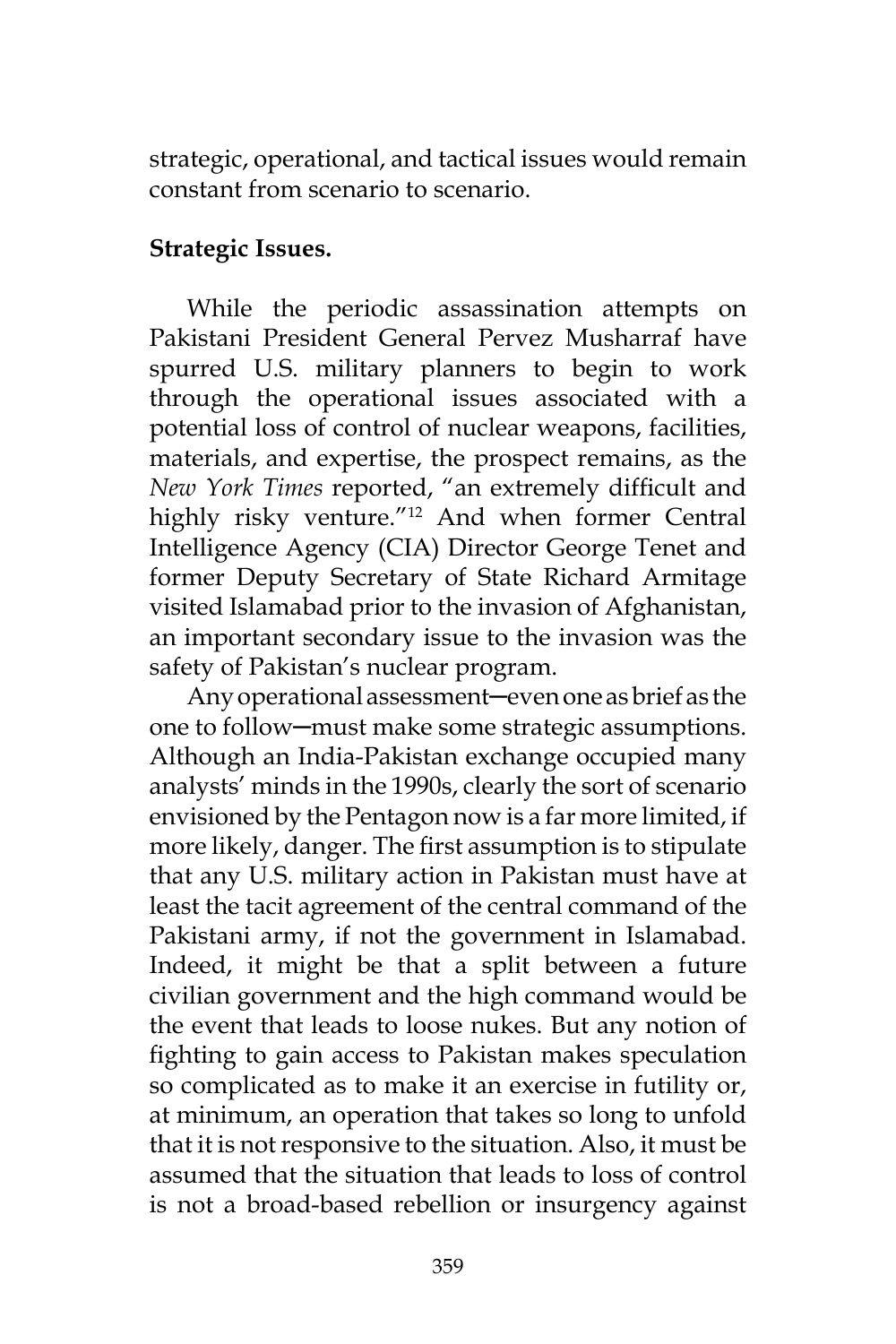the Pakistani army or the Musharraf government. Fighting for access in the face of a popular uprising across Pakistan, or even across the Punjab, is too hard to contemplate. Another correlated but necessary assumption is that the Pakistani army allows U.S. forces to deploy through some-and at least several-airfields and ports. Indeed, in this illustrative exercise, I will tend to assume the most benign conditions, if only to show how complex even the "easiest case" might be.

A second kind of political presupposition must be made about the international politics of the situation. Attempting to gain a United Nations (UN) resolution, for example, could well slow any useful military action, even if the climate were generally favorable; it is hard to imagine the Chinese being very "forward leaning"─although if the Pakistanis made an appeal to the "international community" in the moment of such a crisis, it might be hard to keep the Chinese out, and even harder to do so the longer the operation continued. As in the 2001 invasion of Afghanistan, allied participation would not be of much military value; at the same time, any U.S. deployment would require international cooperation, such as the use of airfields in Germany. The sole exception to this rule might be Indian assistance, which would be useful tactically and operationally, but any hint of Indian cooperation would make a U.S. intervention more toxic to Pakistanis than it would be otherwise.

A third set of assumptions has to be made about the level of political and strategic preparedness on the part of the United States. This means not just traditional intelligence "indications and warning," but a predisposition on the part of an American president and his advisers-and the political system more broadly─to react in a timely fashion. These will be circumstances where indecision can be fatal. It may be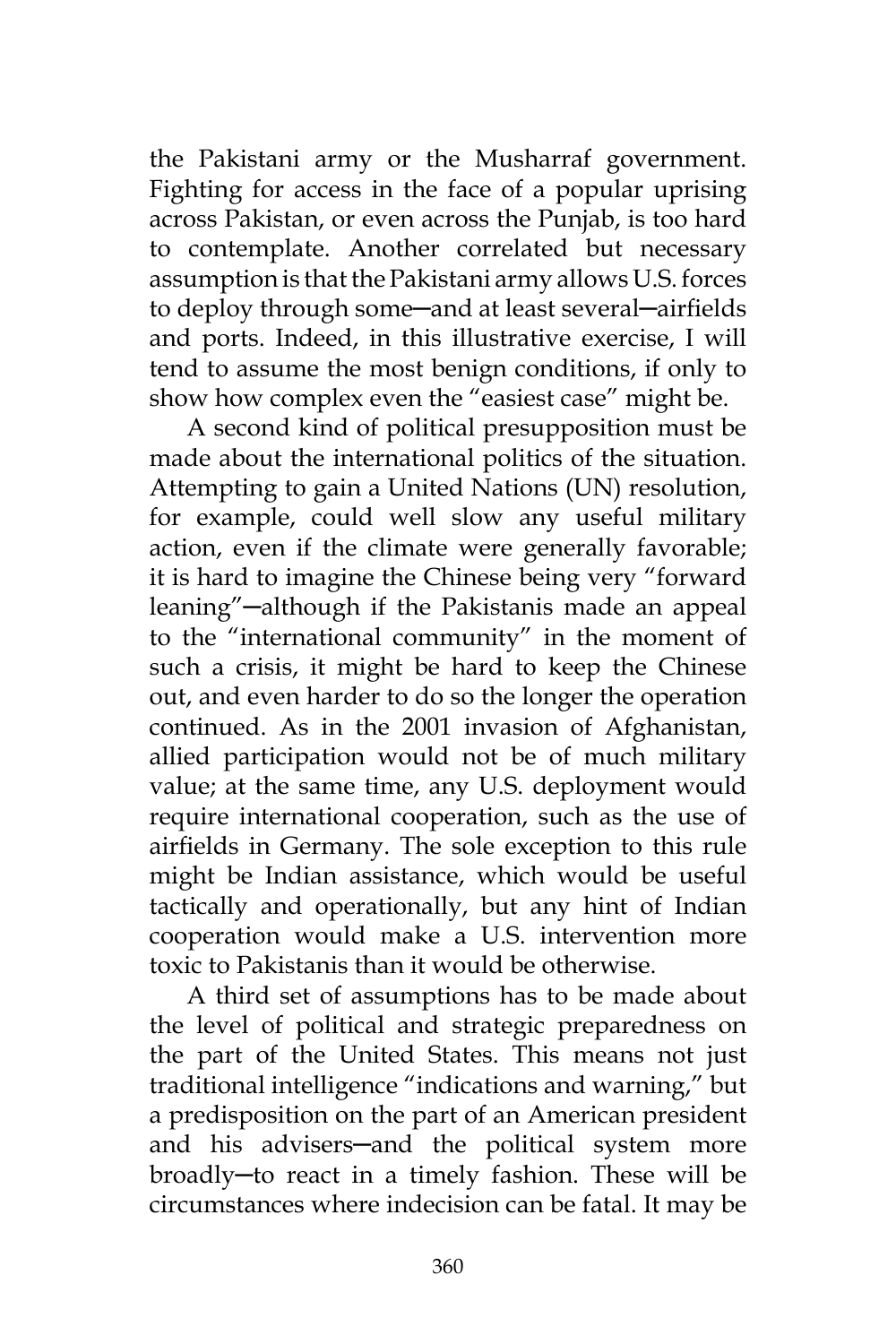that the crisis in Pakistan comes at the denouement of a process that unfolds over weeks or at least days, but that is hardly a certainty. The key issue is how much predeployment notice is given to U.S. forces. In the spirit of arbitrariness, let us say one week, enough time to allow the movement of some U.S. forces, but not, for example, large-scale ground forces.

More important than the strategic preparedness would be the preparedness of the American body politic. Under today's climate, it is difficult to imagine a great enthusiasm for further American "adventurism" in the Islamic world, especially if premised upon worries about WMD. Such public doubtfulness may be a reaction to Bush administration policies and performance since 9/11, but the public's mood would shape the choices of a future administration, too. Even if there were a "rallying" effect in time of crisis, it might be difficult to get a congressional resolution authorizing the use of military force─if, indeed, the Congress were even in session. In sum, the domestic politics of a "preemptive" operation to secure Pakistani loose nukes is at best uncertain and might well provoke strong opposition.

Fourth, one must stipulate the regional posture of U.S. units. Will we have significant forces still in Afghanistan? What will be the location of U.S. carriers, surface combatants, submarines, and Marine expeditionary forces? What other operations will be ongoing at the time, such as in Iraq? Again, one must be somewhat arbitrary. For the sake of this argument, I will assume that U.S. forces will have access to Afghanistan for purposes of deployment, that some significant land force will still be deployed there, but, with the exception of small special operations units, its ability to redeploy from Afghanistan will be limited.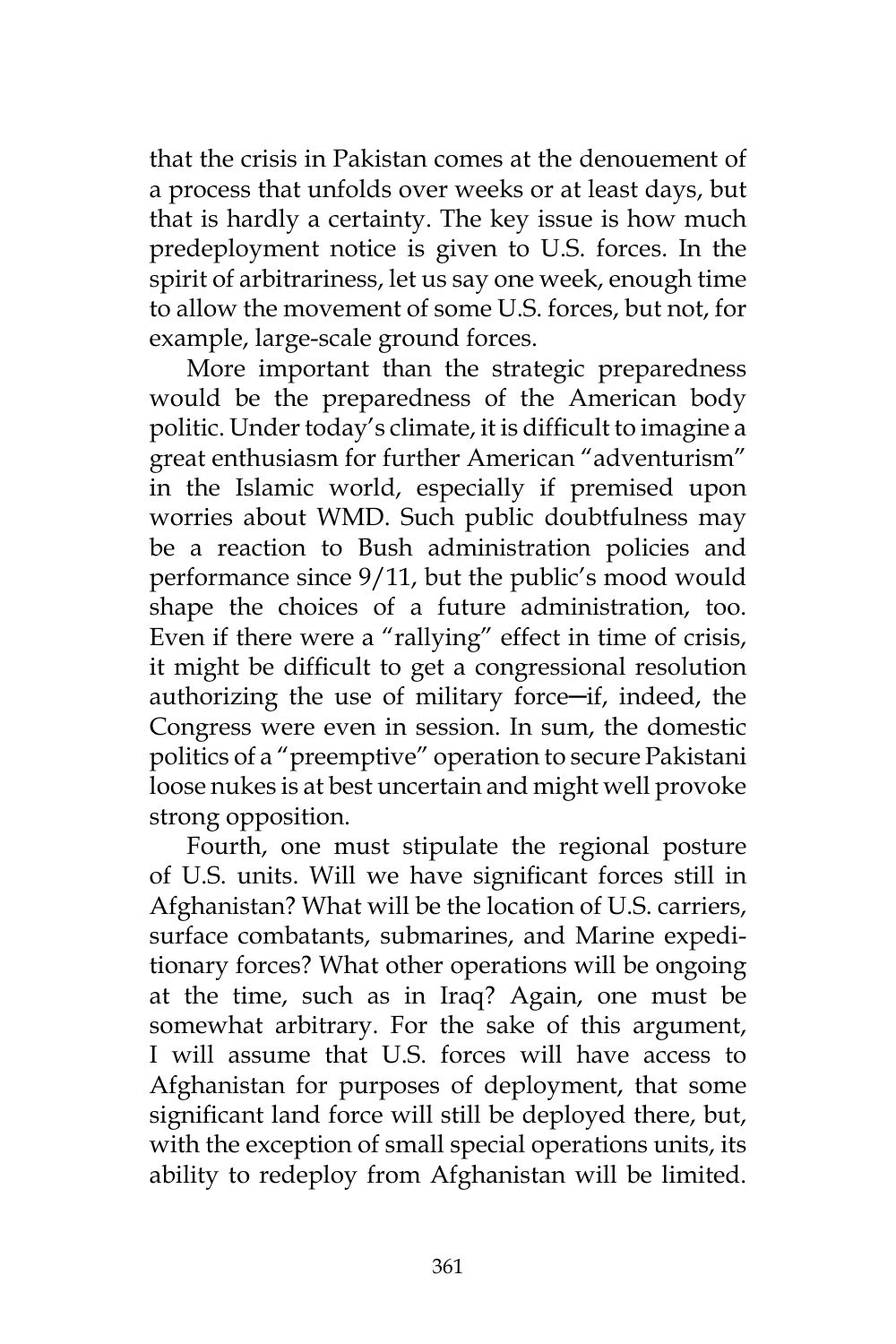It should be possible to deploy naval forces, including Marines, to the Indian Ocean littoral within striking distance of targets in Pakistan. But the core assumption must be that this is largely a strategic deployment by units based in the United States itself.

# **Operational Issues.**

The most immediate challenge of any military operation to secure Pakistan's nuclear materials will simply be to get there. It is a long way from the United States to Pakistan, from Fort Bragg to Islamabad. As suggested above, the cooperation of some substantial elements of the Pakistani army and government will be essential. Without access, for example, to multiple airfields and ports in Pakistan─not just for initial strategic access, but to stage follow-on operations-a U.S. operation would not be possible.

The core of the operation will be infantry-style land forces; air and naval forces can and must provide support, but the operation should not be an exercise in firepower. The most essential units—the small, highly trained teams of Delta Force or the Navy's SEALs─are held in constant readiness to deploy, and indeed, it is reasonable to expect that some of these forces may already be in the region, engaged in the al-Qaeda manhunt. But even those units held in high states of readiness would have to deploy from their bases half a world away from Pakistan; conversely, those forces most likely to be in the region might not be ideal for the immediate mission.

It is reasonable to assume that amphibious forces and Marine infantry, with limited lift capability, are within reach of Pakistan in times of crisis. Additionally, prepositioned stocks on the Indian Ocean island of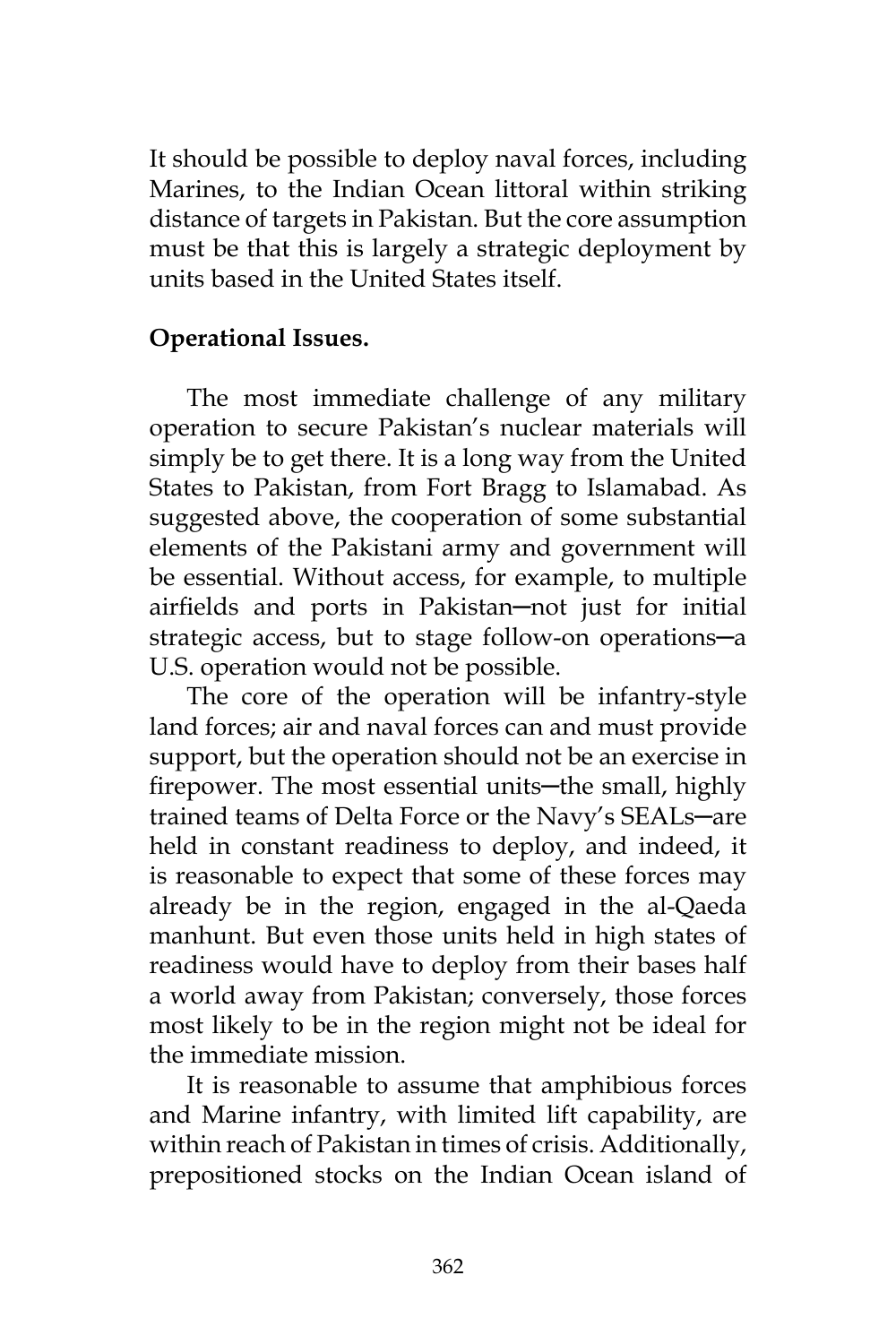Diego Garcia would be quite valuable, especially for follow-on operations. Still, the scope of such an operation would overwhelm the capabilities of such small units. This is not simply a "snatch" operation. Two factors argue strongly in favor of a larger force: the size and city-like complexity of the Kahuta facility, and the need to cast a wider "dragnet" to cover possible escape routes─Kahuta is located hard by the mountains and not far from the North-West Frontier Provinces. While Pakistani forces will be able to provide an outer shell of security, along with whatever heavy forces and additional firepower is necessary, and will certainly demand to take nominal command at every step of the way, the United States will want to take every step possible to ensure tactical success. A substantial number of Special Forces would be required for liaison with Pakistani tactical units and raids and other highly demanding operations; perimeter-securing numbers of U.S. Army Rangers or Marine infantry would also be required. Moreover, prudence demands that there be a second substantial "on-call" force should an extraction operation be required or, heaven forbid, an escalation. Ideally, the flow of forces into the region should continue for several weeks; one might deploy, for example, a brigade of the 101st Airborne into Afghanistan, and a follow-on force of Marines or soldiers and their helicopters afloat on a large-deck carrier.

Securing Pakistani air space might well be a challenging task. Even if one stipulates that the Pakistani air force─a not insignificant fleet─is generally friendly, the number of man-portable, heat-seeking air defense missiles available to the "rebels" would be a major worry. U.S. cargo aircraft would be vulnerable, at the very least on take-off and landing, as would assault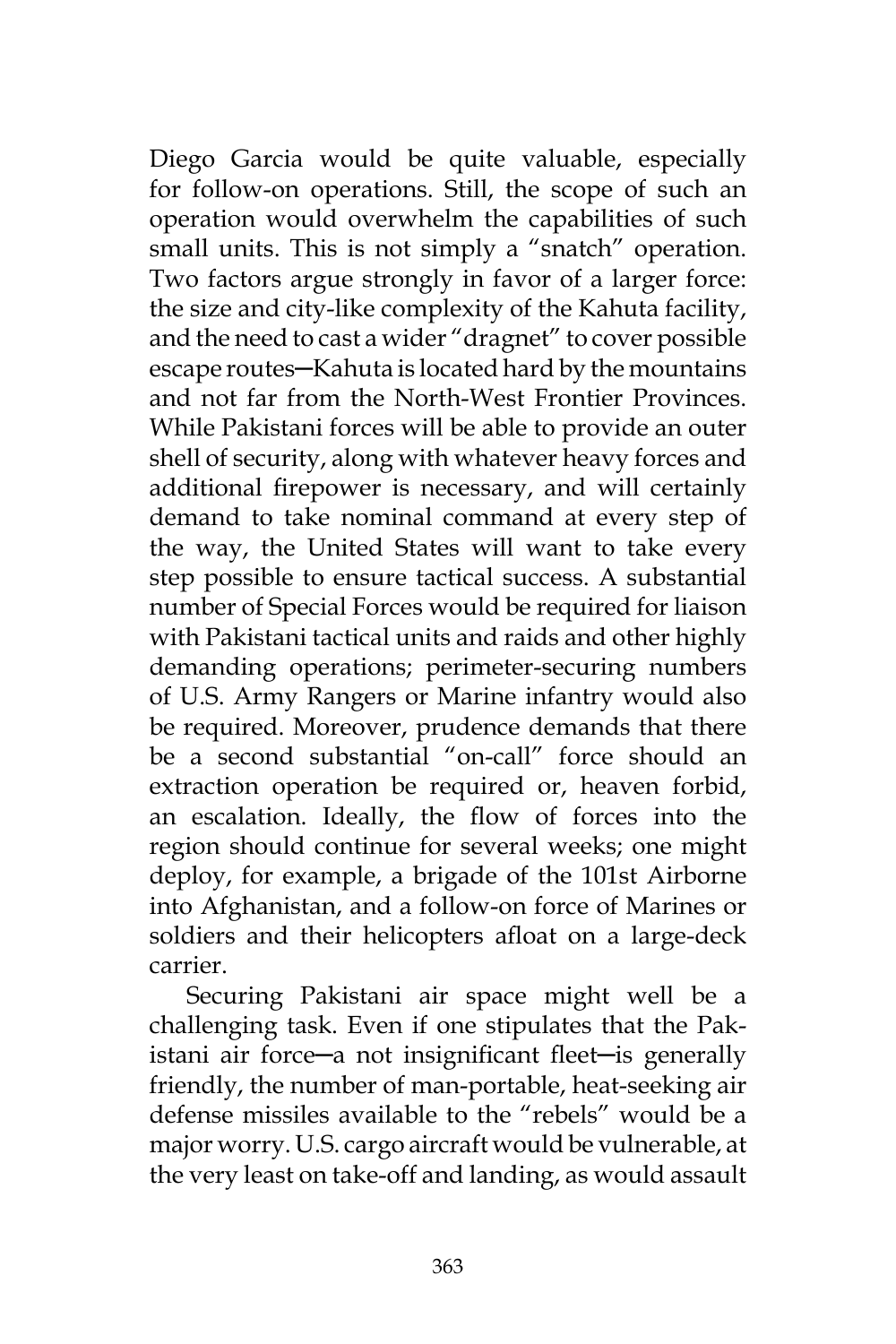helicopters. But even when the air space is secure, the more benign job of building an "air bridge" from the United States to Pakistan in a timely fashion and with sufficient carrying-capacity to move and sustain units in the field would itself be complex and costly.

With the possible exception of the most elite special operations forces (SOF) units, there would be several stages of deployment after the initial strategic movement. This is not going to be a case of deploying directly to the fight. Whether staging in Afghanistan or in Pakistan proper, the force will require tactical and even operational mobility-this means vehicles and helicopters. In addition, the operation will require a small forward headquarters element, but it must be commanded by a very senior general; the military practice of a three-star joint task force headquarters is probably the wrong, one-size-fits all approach. Political sensitivities alone demand a four-star officer; the commander must be able to speak authoritatively and win trust among Pakistanis, as well as in Washington. At the same time, it would be folly to try to direct tactical events from a distance.

Nor would the operational problems be solved once deployment to the theater has been accomplished. Getting from, say, Islamabad to the vicinity of Kahuta would itself be a challenge; for example, there is a single access road the front gate of which is closer to the city than to the facility. And there probably would be as much worry about "leakers"─small teams carrying nuclear materials into the surrounding countryside or to the megalopolis of Islamabad and beyond─as about any force holed up in Kahuta. Again, much would depend upon the level of cooperation by the Pakistani army and the overall state of the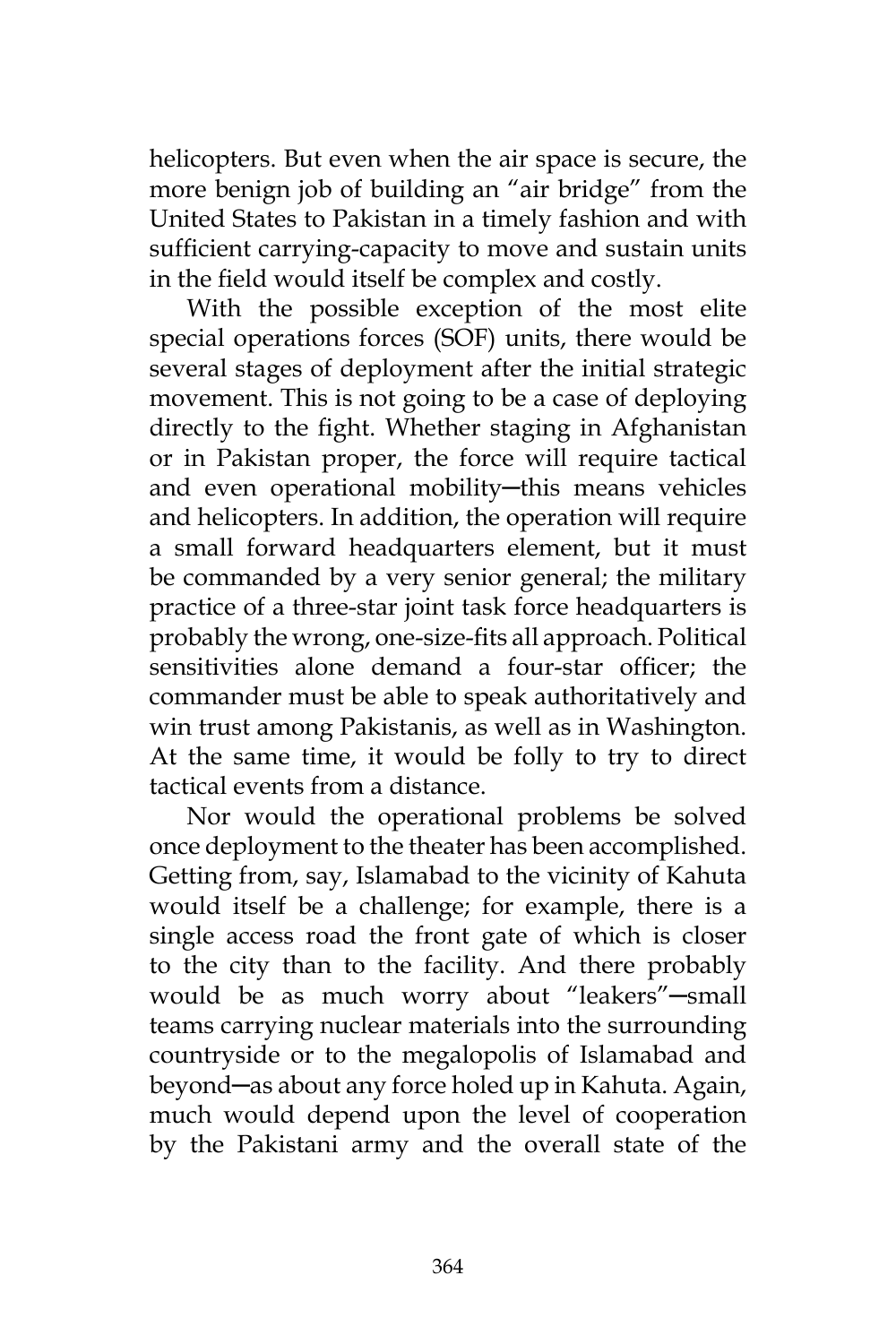country, but any situation dire enough to demand an American intervention would also complicate military operations.

# **Tactical Issues.**

To be precise, let us imagine that an American force actually makes it to the scene of a Kahuta crime. The deployment will have been a difficult challenge, but the situation at the site will be no cakewalk.

The Kahuta facility is a large one, as discussed above. It is a small city nestled into the ridges of a mountain, making access difficult, and any operations inside the facility itself a kind of urban warfare. Since Kahuta, in addition to being a nuclear facility, also hosts the factory for Pakistan's ballistic missiles, there would be plenty of explosive material to handle. Whether a break-away group might be able to manufacture a radiological "dirty bomb" on the premises is an interesting question.

Penetrating the Kahuta perimeter should be relatively easy to do, despite the fact that there is a single access road. But the situation inside would be a challenge. Any intelligence about the site itself─and I would assume Pakistani army cooperation here-would still be of limited value. The location of nuclear weapons, materials, scientists, hostages, and the disposition of the enemy inside would be hard to determine. The enemy within would have a fair amount of time to prepare multiple fighting positions, plant mines and booby-traps, and plan retreat and escape routes.

Additionally, there might be very little time for intelligence preparation of the battlefield; time would most likely be an overriding factor. It would be hard to preserve the virtue of patience. Satellite surveillance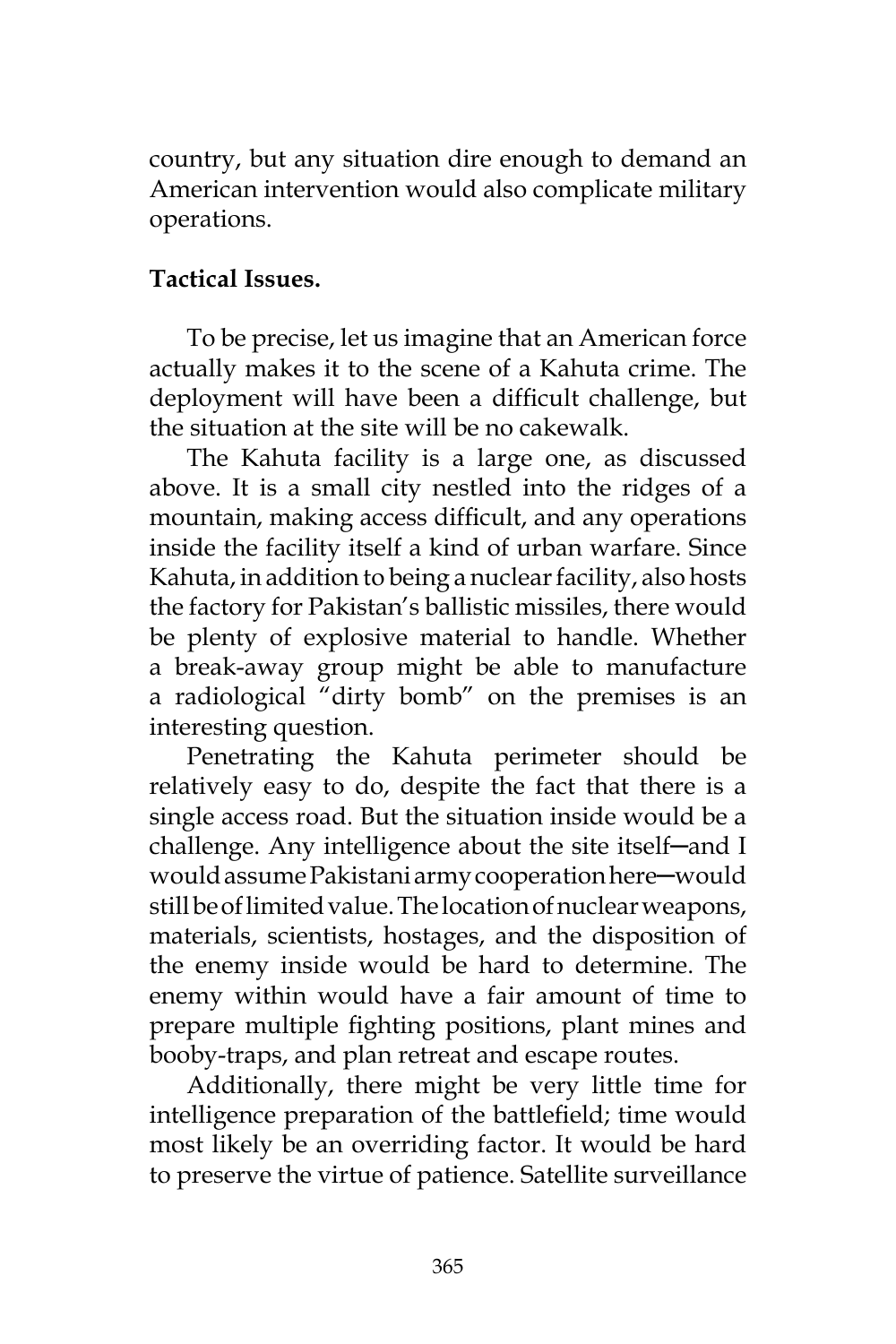would be useful, but ideally, more persistent and penetrating intelligence-gathering platforms, from unmanned aerial vehicles to larger manned electronic warfare aircraft, would be among the first units to deploy. But how much capability would be available is difficult to say.

Even supposing that, like a George Clooney movie, the operation ends relatively successfully, a number of further questions would remain. Was all the nuclear material accounted for? How would we know? If some has gone missing, where is it, or how far might it have gone? (It is not very far, for example, from Kahuta to Kashmir.) Even if we believe we have all the stuff, what is to be done with it? What, exactly, is meant by "rendering safe"─the term of the art for dealing with recovered nuclear materials—in this situation?

And what happens after the immediate operation is concluded? What will have been the larger effect on what we have stipulated will be an extremely chaotic situation in Pakistan? Will we hold the nuclear materials "in trust" for a future Pakistani government? Will such a U.S. intervention tip the balance in a civil war─how could it not? What is a reasonable "exit strategy" in this situation?

### **Inventing New Options.**

In the end, the very complexity of such an operation─which would be similar in the cases of North Korea or Iran-makes it quite right for the Pentagon to start thinking about options for dealing with "loose nukes" other than the kind of recycled arms-control thinking reflected in the Nunn-Lugar program, International Atomic Energy Agency (IAEA) reform, or other international agreements. Traditional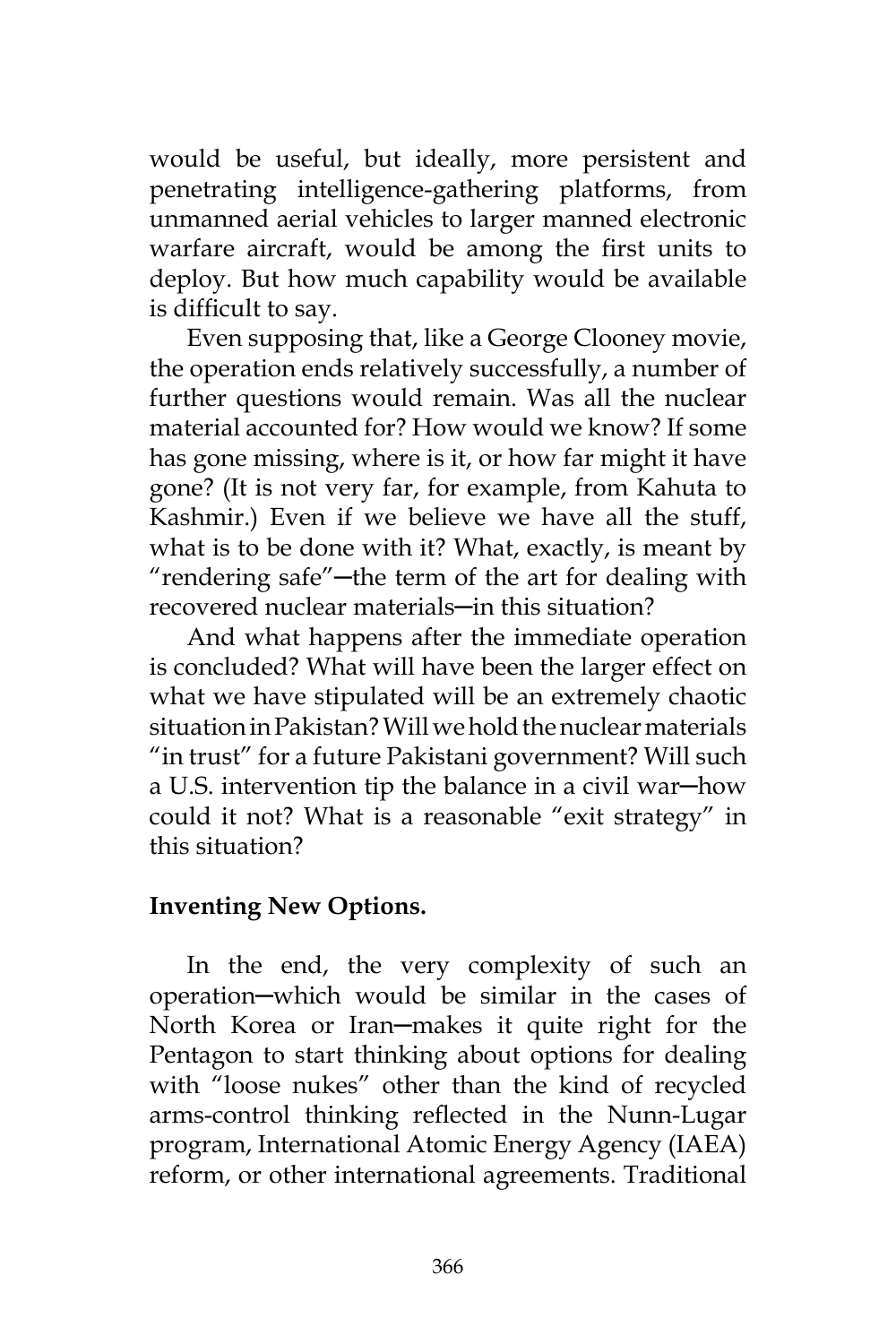nonproliferation approaches can have a value, and the danger is great enough to warrant the effort, but working on a military "Plan B" is more than prudent. At the same time, taking the bottom-up, tactical-andoperational approach can only be expected to achieve limited goals, making a "military option" only slightly less unappealing while still leaving the strategic and geopolitical conundrums to be solved on the spot. One of the strongest reasons to work through the operational and tactical challenges is the need to make informed strategy. The likelihood of the above scenario ever coming to pass is less important than that the distances, geography, and other military realities are, more or less, constants.

As hopeless as this chapter may have made it seem, perhaps the best protection against a loss of control of nuclear materials in Pakistan is for the United States to adopt a long-term policy of engagement with the army and with the people of Pakistan. As things now stand, our desire for stability and nuclear control depends entirely on General Musharraf and the Pakistani army, a necessity that will continue for the foreseeable future. At the same time, the dominance of the army and the Punjabi elite has stifled any hopes for a more legitimate and responsible government in Islamabad. Fortunately, the Bush administration appears to have realized that South Asia is a strategic priority for the United States; the American commitment to Afghanistan and the budding strategic partnership with India have the potential to shape a more stable future for the region. Pakistan has every reason to feel itself an important part of this future, and to become something other than a paranoid state beset by enemies with nothing more than nuclear weapons to guarantee its safety. That would be a genuinely new option.